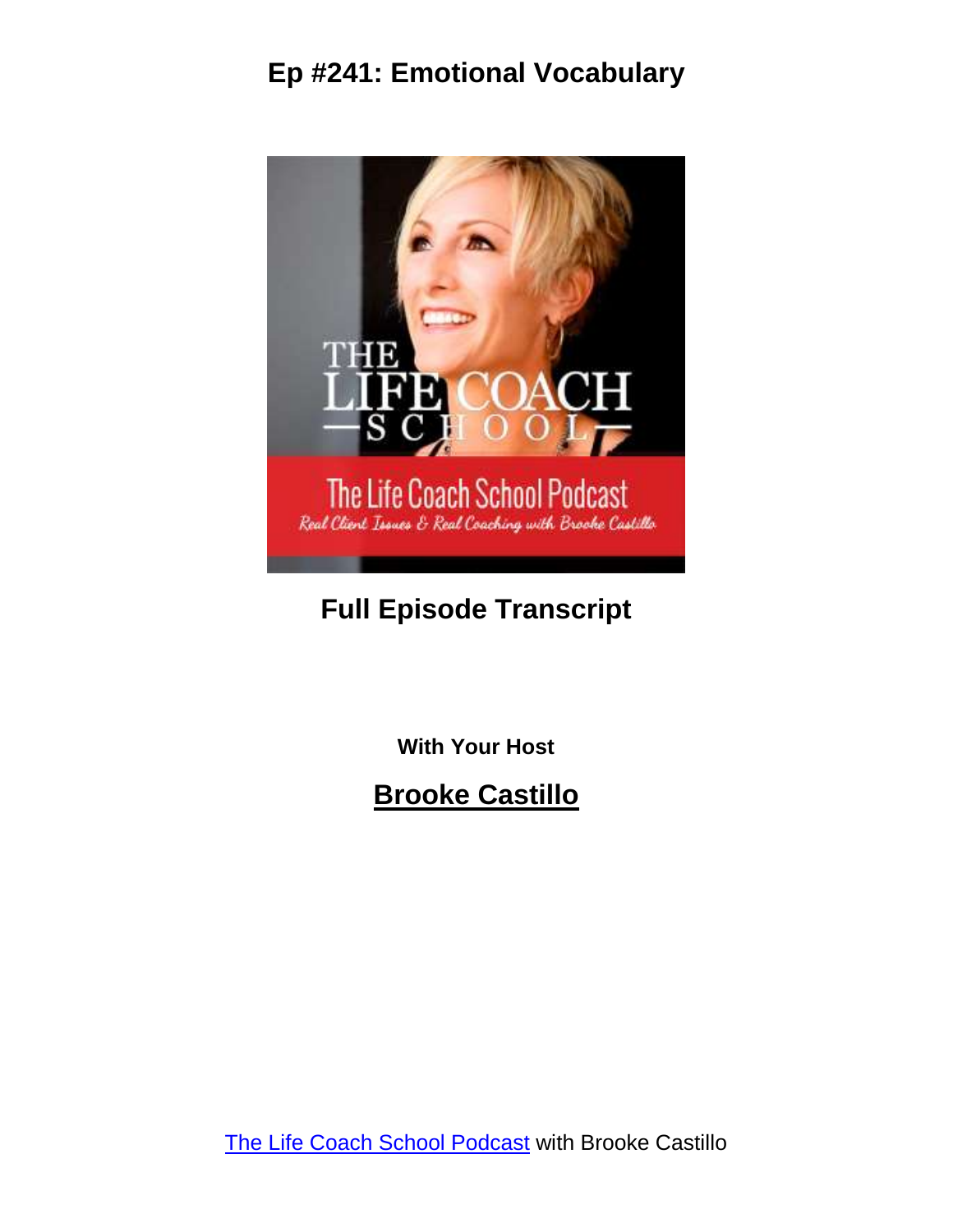Welcome to *The Life Coach School Podcast*, where it's all about real clients, real problems and real coaching. And now your host, Master Coach Instructor, Brooke Castillo.

Well hello, my friends. How are you today? Today is the most amazing day. Every day is great, but today is super awesome. I'm so excited about today. I just got off six days of an intensive that I did with a group of 10 of my coaches that are involved in what I'm calling my 100K mentoring, and I've committed to all 10 of them that they will make 100K within one year if they follow my process and my program and all of the procedures that I recommend to making a 100K.

There is a very clear process that if followed, makes being able to make money online as a life coach actually quite easy. Now, easy in the sense that you follow the steps, difficult in the sense that you have to get your brain out of your own way, which of course, is always challenging. But as life coaches, we have those tools.

So I always feel like we have a very special advantage as life coaches because of the Model. And one of my new goals that I'm going to be creating a full video series on is the power of being able to create success within our industry using the life coaching model and so I've set a goal for myself to help 100 coaches make 100K within the next three years.

So, game on. It was really interesting. I was at this training with these new coaches. I was like, getting totally excited and totally freaked out as if it was me doing the same thing, and even though I've made millions of dollars as a life coach, I can still like, really feel that anticipation and that excitement of that first 100K, so I had the best time. I normally don't work nine to seven every day, but I did. I went and stayed with them the whole time, we worked on their businesses and geeked out on all the technology and all the copywriting and all of that stuff.

So that was super fun. So I'm super happy that I got to be able to do that and now I'm back to the podcast and to y'all. So, since I recorded last, I have created a whole new list of upcoming episodes and I could not be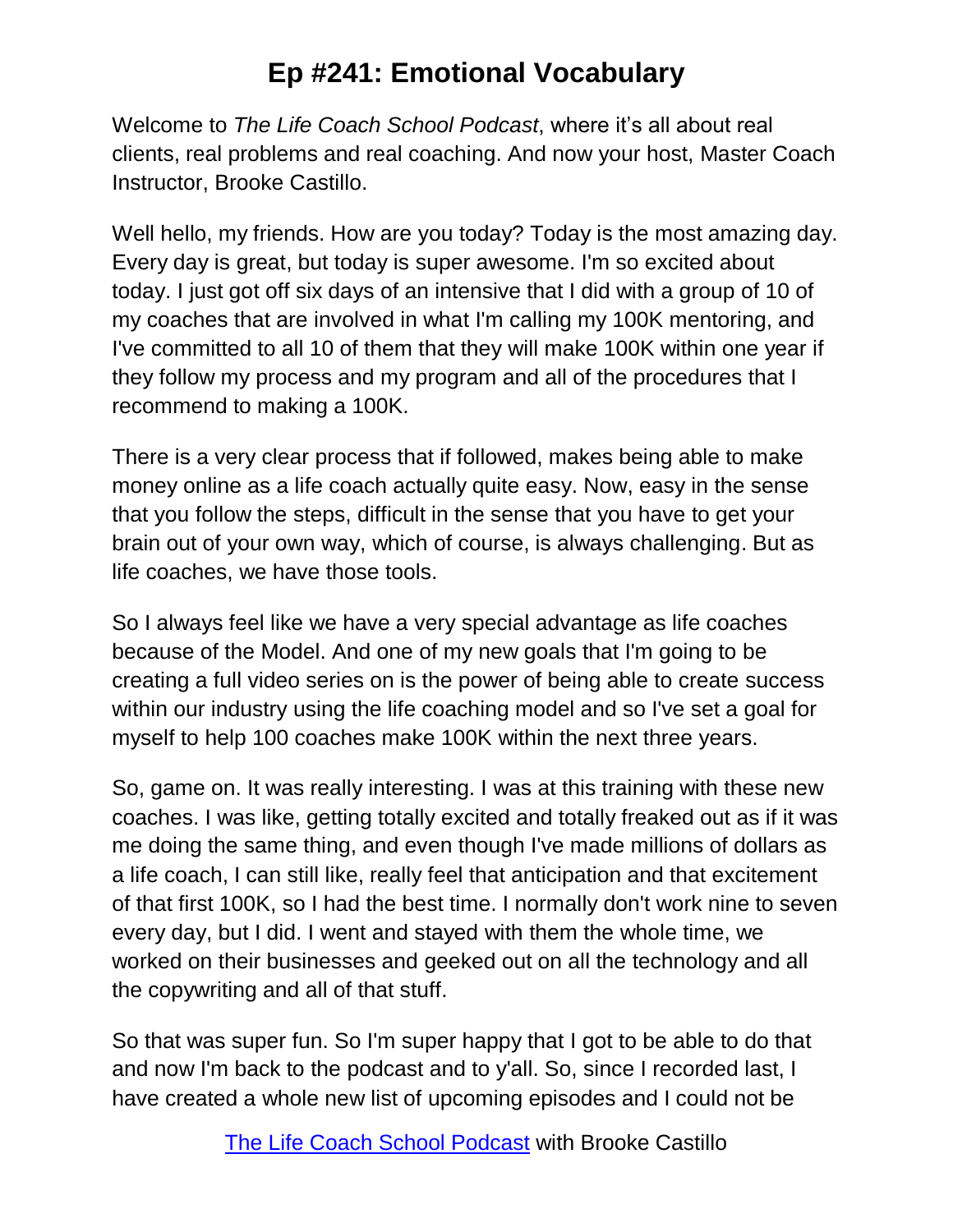more excited about what is on the docket in terms of upcoming podcasts. We are working on a very special podcast series that is going to be produced by a production company and I'm super excited about it, so I can't wait to share that as it's upcoming to you and also some really new concepts.

One of my favorite things to do as a life coach is to come up with new concepts and new ideas that help all of my fellow coaches in the industry. So that's what I'm going to be sharing with you. And we're going to start with today, which just talking about emotional vocabulary. This is such an important topic, and I've kind of had some new insights on this that are new for me.

And one of the things - I was just telling this to a colleague of mine that sometimes I don't like teaching brand new beginners the Model because I have done all my own self-coaching for so long that I'm kind of taking my own coaching to this level in terms of the emotional space that - it's just too advanced to teach to brand new beginners. But it's also super awesome.

So I know that many of you are still beginners and I'm going to expose you to these concepts, but if you're just learning the Model, please don't get too caught up or confused by it. Just listen to it as a concept and then as you're moving towards really understanding and utilizing the Model more, you can apply this concept.

So, there's two books I want to recommend on this topic. One is How Emotions are Made by Lisa Barrett, and the other one is a really cool book called the Dictionary of Emotions by Patrick Ryan. And the Dictionary of Emotions is just a bunch of emotions. It's really cool. You can flip through it and just pick emotions and explore them, and that leads me right into what I'm going to talk to you about today.

So let's talk about and review what creates emotions. And the way that I've always described emotions is that they're a vibration in the body. Now, literally, they're caused by chemical reactions and neural transmitters and we can get very scientific with all of it, but one of the things that I really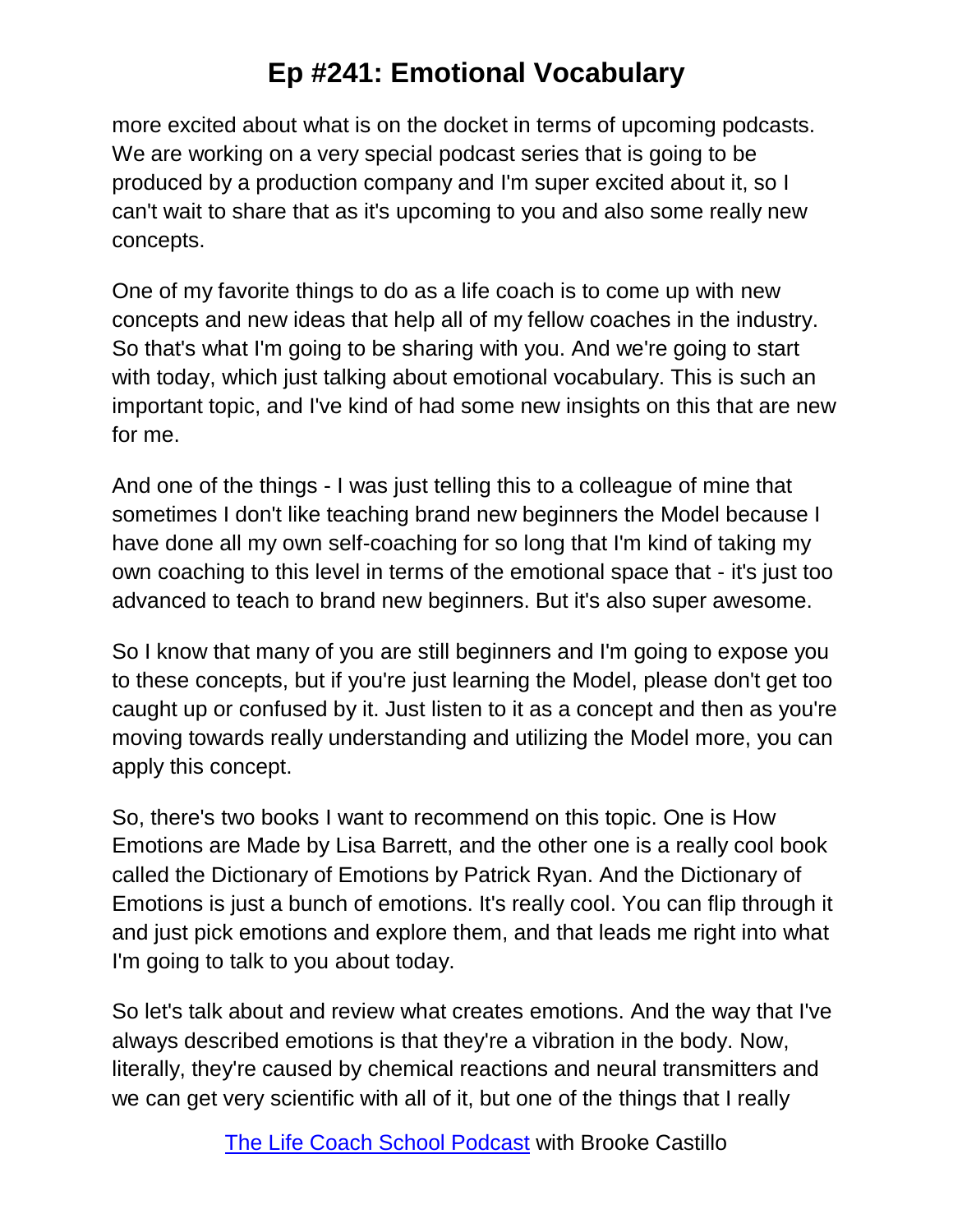want to emphasize is that the biology of emotion is still in its infancy in terms of scientists being able to agree on what is actually going on in there that there's this big debate over the limbic system and what's really happening in terms of chemical reactions and we're just starting to get a hold of it and study it.

So I think what's important is not to make sure the exact science is perfect because we're utilizing this as a way of not to get it accurate and pass the test but more how do we apply it to our lives in a way that is useful. So I want you to think about the idea that I taught you in the Model, which is our thoughts create our emotions.

So what are thoughts created with? And thoughts are created with words, and vocabulary, and language. And so the words that we choose to think are very important, and I have talked a lot about utilizing creativity and utilizing new vocabulary in terms of the thoughts that we think in order to create different experiences of emotion.

But what I want to talk to you about today is how we talk about emotion affecting our way of experiencing emotion. So, often when I'm working with clients, one of the things that they need practice doing is experiencing and feeling emotion. And one of the first things that we do when we're learning how to do this is we name our emotions. We say, I'm feeling - whatever the emotion is.

And in the beginning, some of my clients, they're just numb. They don't know how to describe their emotions and there's no emotional vocabulary to really develop this understanding and to distinguish between even like, the major ones. Are you happy? Are you sad? Sometimes my clients really can't even go to that level, which is really fascinating because what's happened is we haven't been taught how to experience or describe or process emotion. There's no class.

We're basically taught the words of emotion in school, we're taught happy, sad, mad, glad, and shown pictures of happy faces, and we've read in books experiences of characters maybe talking and said, "He said gladly,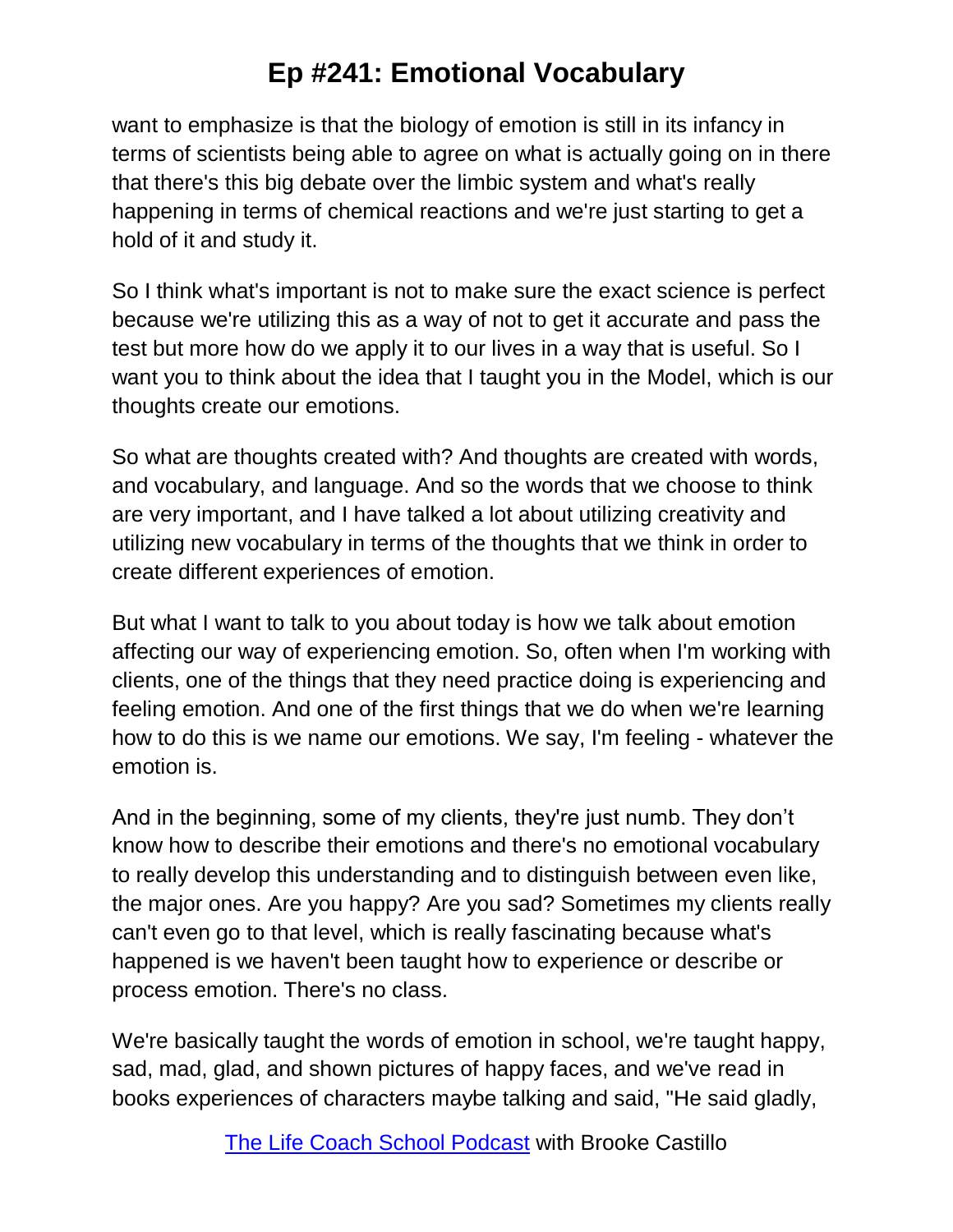he said sadly," to give us kind of a sense of the experiences that would create different types of emotions.

But in terms of really associating emotion with the vibration in our body, there's very little education on that, and very little acknowledgment that how we label and how we speak about our emotions actually has an effect on our emotional intelligence, on our ability to really understand and process our own emotions.

So this is some of my personal work that I have been doing lately is really trying to get distinctions in terms of write down to almost splitting hairs, what exactly am I feeling, instead of just mad. Like, is it anger? Is it irritation? Is it rage? What are the difference between those three as I experience them? And does it matter how I label them? Does it matter how I name them in terms of my experience of them?

And I think the answer is yes, and that's especially when we're experiencing an emotion but even more powerful when we're trying to create an emotion. When we are doing our models, on our intentional models, on the things that we want to create and really thinking about what are the emotions that are available to me and can I choose them and create them on more purpose than I have been?

If we give ourselves five emotions to pick from, which are happy - let's say we're trying to generate positive emotion. If we give ourselves five emotions to pick from, it's like, happy, excited, motivated, cheerful, and joy, we've given ourselves five options. One of those options may not be the best emotion for what it is we're trying to create. And so I have found recently, really spending some time on my intentional models and really thinking about all the emotions that are available to me, and then really refining and picking the one that will be the most useful.

It's kind of like using our emotions as tools and having like, this full tool belt of all the different - have you ever seen those tools where there's like, 700, seems like, screwdrivers? Can't we just grab one screwdriver? And I think most of us do. We just grab the big emotion and we try and generate that.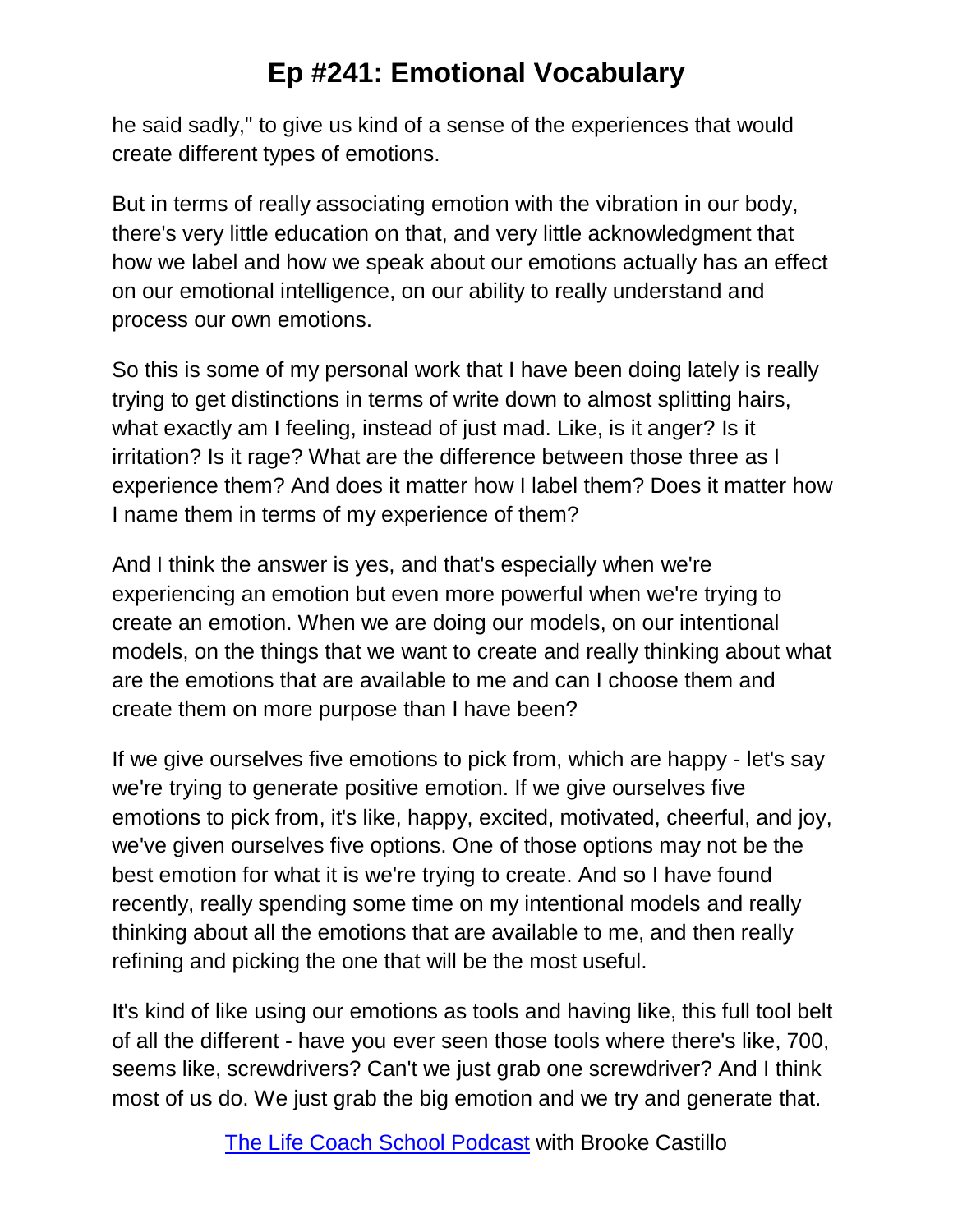But as we start being more kind of discretionary with our emotions, I think we can generate the energy of the exact emotion that's going to produce what it is we need. So if you notice in the books that you've read or the thoughts in movies that emotion is often created within us, when we are being entertained by fiction, when we are being entertained by movies, and the way that that happens, especially in books is just through words. The author is able to create emotion within us by the words that they've given us, and the scripts and the lines in movies. Those are the words that generate emotion.

Now, in the movies, what's cool is they can play the music, which actually intensifies the vibration, but even - I don't know if you've ever read a book where you're just bawling because you're so sad. It's so fascinating to me that that's just words that are creating those emotions.

Now, authors of fiction spend a lot of time choosing their words really carefully so they can create the emotion within you, and they use a lot of emotion words to help you kind of refine your experience of the book. And one of the things that I want to recommend is that you utilize that same skill in kind of writing your own story, in being the author of your own story and creating your own emotional experience by the way you tell the story of your future.

Now, the study of ourselves is always going to include the study of our emotions, hopefully, if you're doing it the way that I teach, and we're only limited in the study of ourselves to get down to the refinement of our emotions by our vocabulary. So deciphering between different emotions, naming the emotions, finely tuning the way that we decipher between them and just recognizing that those distinctions matter.

The difference between ecstatic and happy and joyous. Do you know how those feel different? Have you studied how those feel different in your body? And I think kind of at the mastery level, that is the invitation. Can we go into really understanding those differences, and first of all, how we experience them differently, but also how we create them differently? What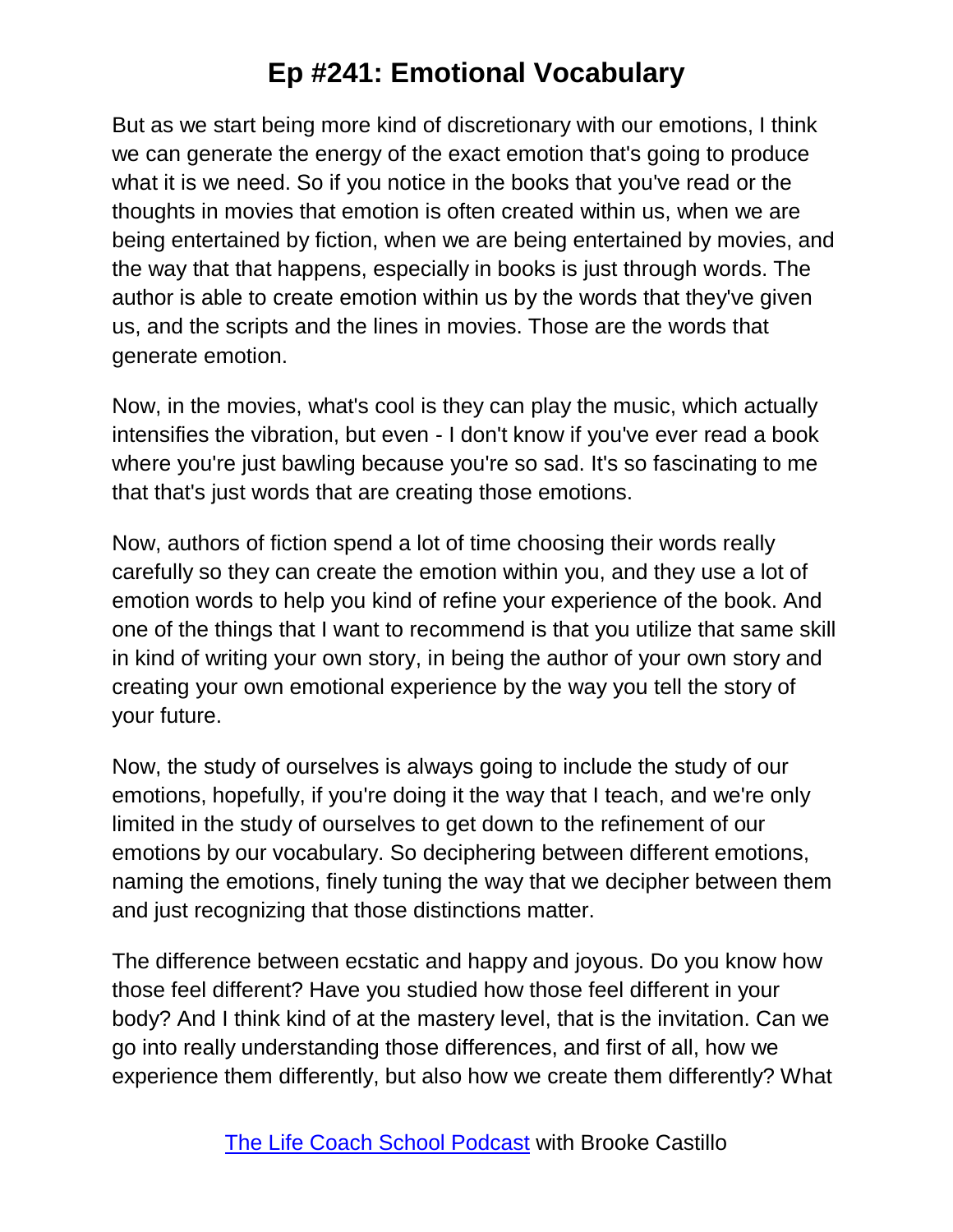words do we use to create the feeling of happy in terms of our thinking? What words do we use to create the feeling of ecstatic in our thoughts?

Now, sometimes you may say, I don't know how to do that, but if you think about a fiction author, they know what they're trying to create in terms of the feeling in the reader. And so if you thought about it that way, if you were like, insert thought here to produce emotion, first of all, you need to know what the emotion is and then you need to practice writing the script that will create that emotion, writing the script for your brain.

So that's really what I have been practicing with myself. It's kind of what I've been teaching you guys about living from the future and creating those scripts for yourself to practice being the person who already has what it is you want to have, and being the person who already is who you most want to be, and then living from within and from those emotions and taking them to the next level. Not just excited, but what is the difference in your body between certain and hopeful and excited and motivated and determined?

Those are all three very different emotions and which one is most going to help you create the result that you want? I've been doing a lot with certainty and how much I love the feeling of certainty, and how tricky it is to create when you have huge goals. If we could feel certain all of the time, it would let our brain kind of chillax. Our brain loves certainty, but it thinks that certainty comes from outside of us. But if we can generate it from within us, then our brain kind of settles down because it doesn't feel like - it's like, oh, we're certain, we don't have to keep looking for danger. It's almost like a brain hack that we're doing.

So what's so interesting when you think about emotion from kind of a - you back up a little bit is there's a big debate and she talks about it in the book, How Emotions are Made, there's a big debate on whether emotions are something that happen intrinsically, or they're something that is taught to us. And I had never really thought about it this way, but I find it fascinating that different cultures teach different emotions, and different families teach different emotions within the structure of the family unit and the culture and the way that we're raised. We're taught to feel emotions on purpose.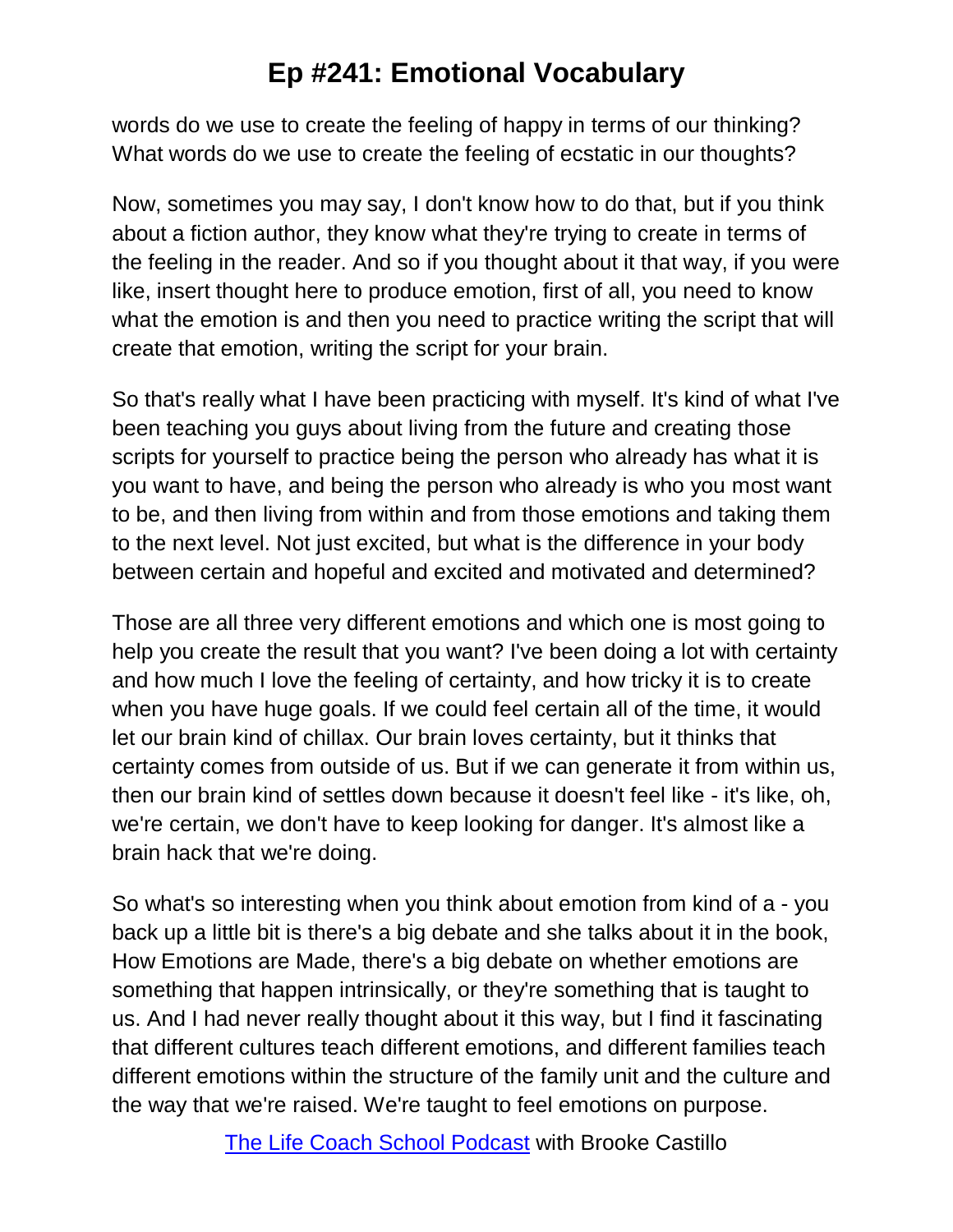A lot of times we're taught to feel patience and we're taught to feel regard and we're taught to feel respect, and we're taught to feel joyous. I've had a lot of clients that were never taught how to feel excited, and I find that totally fascinating. I was thinking the other day about the emotions that I was taught to feel as a child, and my mom did, I think, a really good job at trying to create excitement. I think about how she did Christmas and the anticipation of Christmas and the excitement of Christmas.

And I'd never thought about that being a taught emotion, but it was. She really taught me how to get excited for something, how to anticipate something. She taught me how to feel gratitude for things by pointing out, you know, how to think about a certain thing to generate that emotion and be thankful for it.

A lot of families, I feel, do a beautiful job of teaching their children to feel reverence for certain things. My sister is really into nature and loves everything nature and she's taught her girls to be very reverent of nature and all things in nature, and we used to laugh because her little girls would be out in nature and there'd be a spider or a snake and where other little girls are running away and freaking out, Wendy's little girls are running towards the snake and running towards the bugs and they want to touch them and delight them and have reverence for them and treat them with respect.

It's so fascinating how the association of certain emotions with certain things, always of course, cause our actions, but because they were taught to revere nature and delight nature, their actions were to move towards it and to embrace it, whereas other children maybe were taught to be afraid of it and we're taught fear.

I know that for many of my students, there was a lot of fear teaching. Teaching how to feel fear in association with a lot of things in the world, and all of the emotions, if we think about them all being taught to us and all being taught to have a certain level of importance in our lives, it's very clear why many of us take the actions that we do take because of the emotions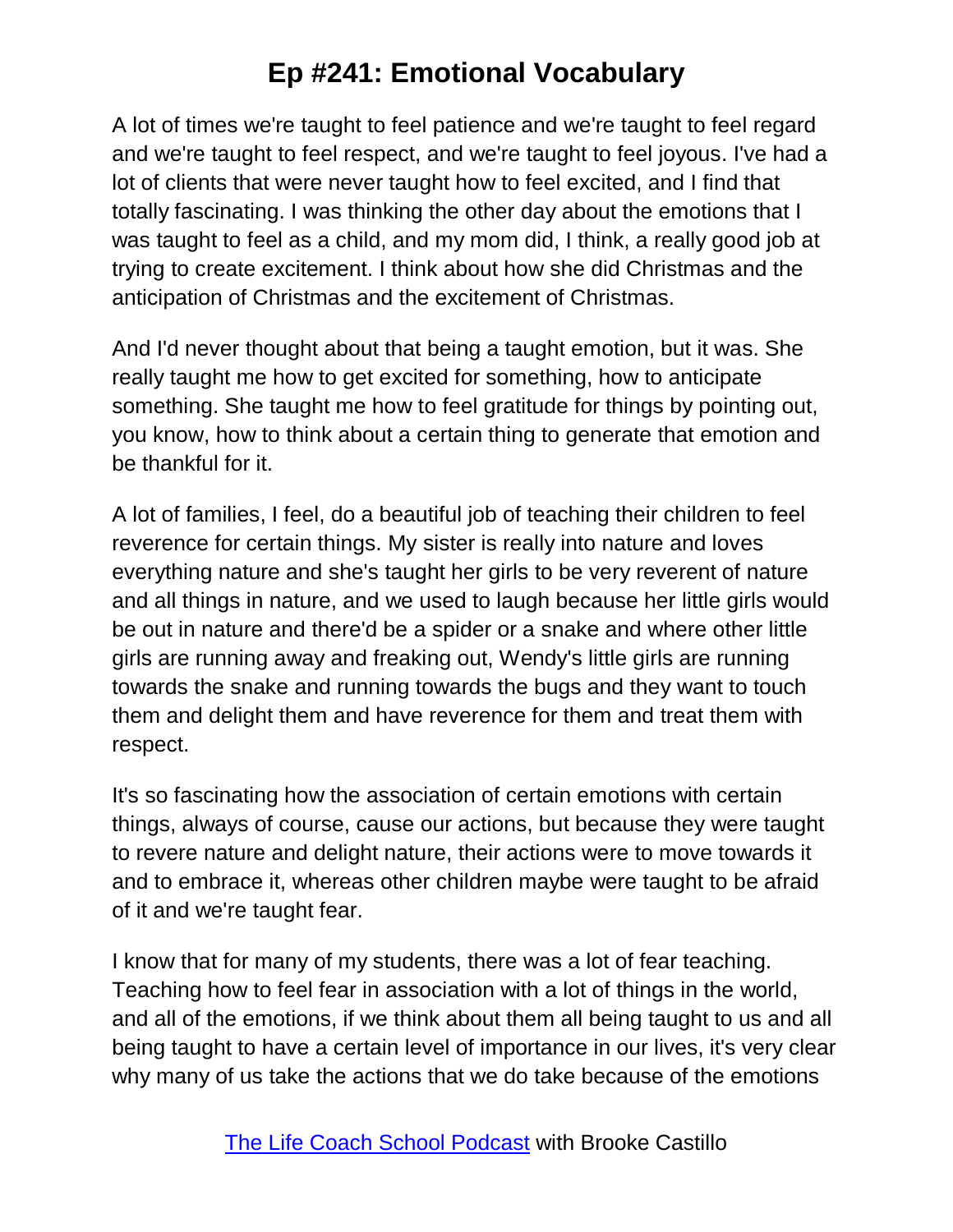that we were taught to experience on the regular, and we're taught that were normal emotions that we should experience.

So take a think about that. Think about what emotions you experience on the regular and are they different than maybe the emotions that your friends experience on the regular and question why that might be. Instead of all of our emotions kind of being built in, maybe they are learned emotions and if that is the case, we can learn to feel different emotions more regularly.

I have an exercise that I do with my certified coaches, I teach them so they can use with their clients, and one of the things that we do is we talk about what are the top three emotions that you have on a regular basis. This is actually a really fascinating question to ask your children. I hadn't asked this to my kids until just really recently, and I was super surprised by their answers. I was super - my son Christian was like, stress, was like, his main emotion. And he's like, the most laidback kid in my perception of him and he said one of his main emotions was stress. I was really surprised by that.

And I asked the same question to my son, Connor, and again, was totally surprised by the answer, but just a beautiful question to ask your children to answer because it's not a threatening question, but it might be surprising. Ask your significant other, ask your friends. For sure, ask your clients if you're a coach.

So think about the top three emotions that you experience and what are the top three emotions that you want to experience. Are you creating emotion on purpose? Are you deliberately generating the emotions that you want to feel that will create the results that you want to create? That is the secret to creating your life is to becoming aware of what's going on in your mind and in your emotional life so you can change it to create more of what you want.

I think for me, one of the turning points in my life was when I was talking to a colleague of mine who has the Model, who understands the Model, and I realized in one flash moment that I could put whatever I want in that R line, the result line at the bottom of the Model. And so all I had to ask myself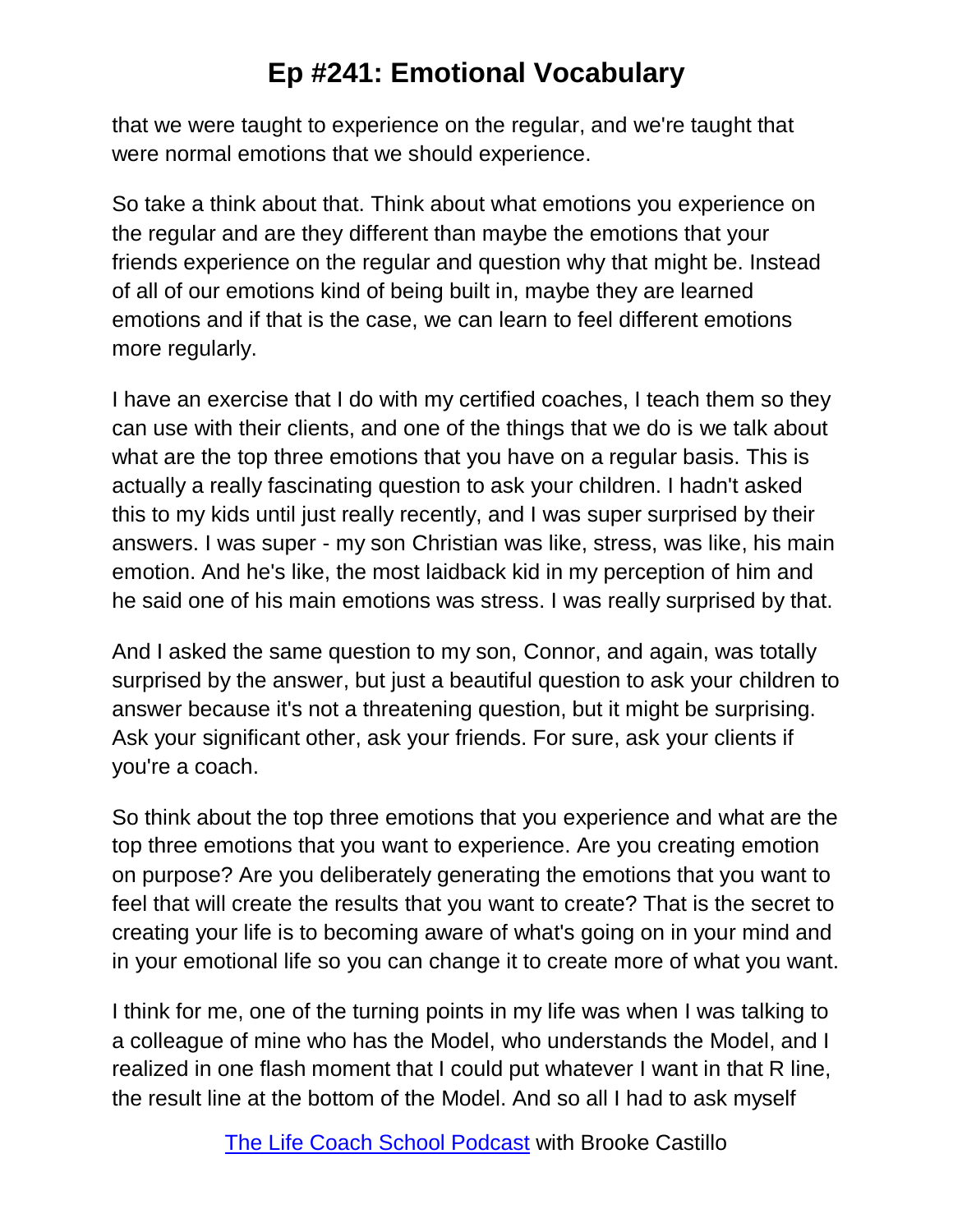was what is the emotion that I need to generate the action that I need to take no matter what to create any result that I want, and that's been a game-changer for me, for sure.

So, the point is that we can decide what to feel and question the answer that you think you want. So a lot of times - here's what I mean by that - a lot of times, I will ask people, what do you want to feel? And the knee-jerk reaction for most people is, I just want to feel happy. I've asked this to, I don't know, hundreds of people, and that's the most common answer I get. The next common most answer I get is peaceful. I just want to be at peace.

And beautiful answers, of course, nothing wrong with those. I think they're knee-jerk answers. I don't think they necessarily have been thoroughly, deliberately thought through. Is the point of life to feel the emotion of happy all of the time? And I think if the answer is yes, many of us get that confused with pleasure.

And so that's one of - for those of you who are trying to lose weight or cut back on drinking or cut back on any other compulsive behavior, one of the most important distinguishing things to look at is what is the difference between genuine happiness, genuine joy, and pleasure? How are those two different? How do they feel different?

If you think about the last time that you truly experienced happiness, and then you think about the last time you truly experienced pleasure, how were those two different? And if you were to choose one over the other, which one would you choose and why?

Now, remember, if you're going to put those in the F line, take it all the way through. What does the experience of pleasure create as a result? What does the emotion of happiness create as a result? What does it drive you to do? What does pleasure drive you to do? And what does happiness drive you to do? And also take it deeper. Like, what about being ecstatic? What about being exuberant? What about being joyous? How do those all create different experiences in your life?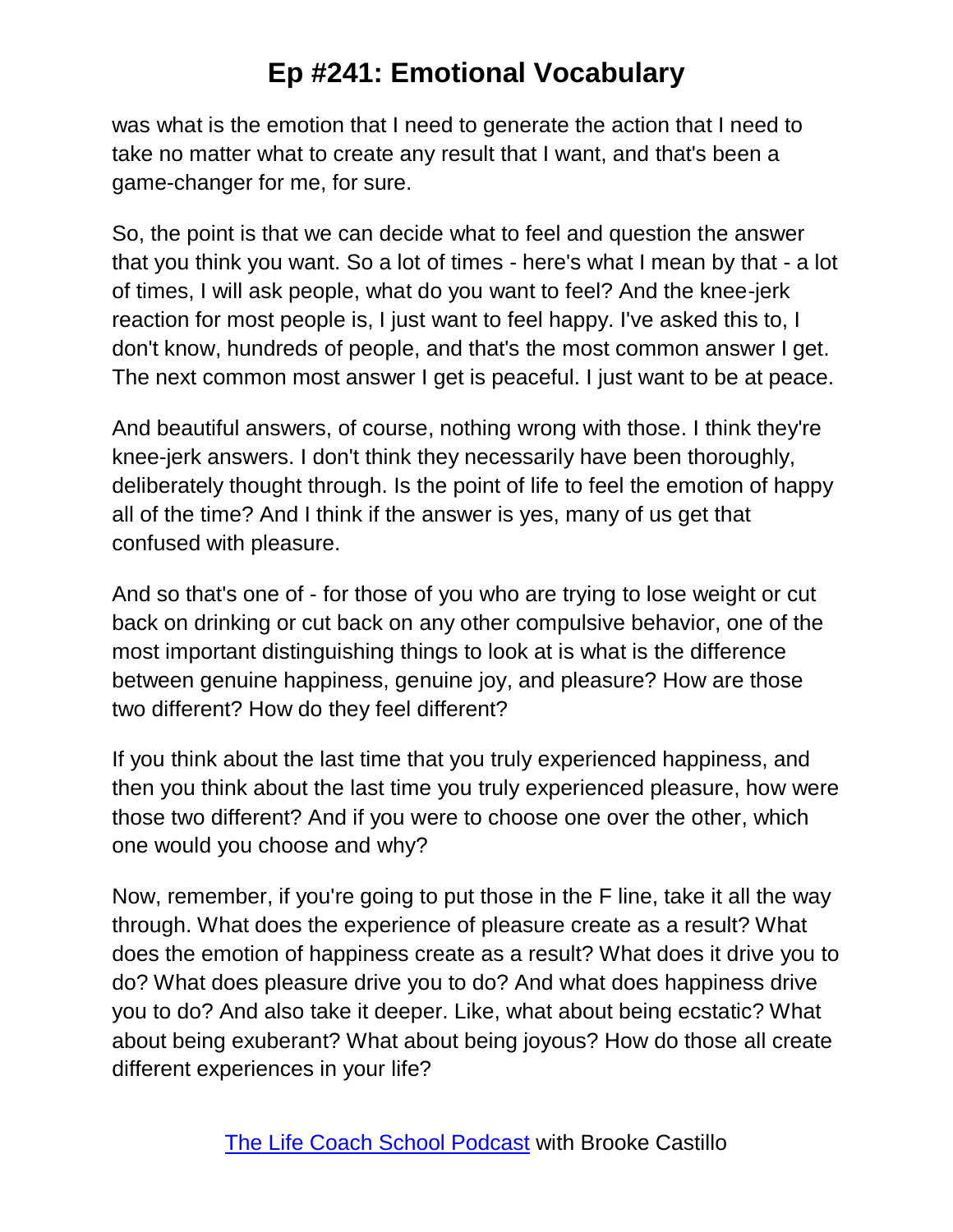It's kind of that deeper study into ourselves. So one of the exercises that I have some of my master coaches do is an exercise that I got from Abraham, and it's called a rampage of appreciation. And one of the things that we do is you just fill up an entire page of things that you appreciate, so a rampage of appreciation. And if you're up to it, it's a brilliant thing to do because it requires effort. It requires skill. It requires you to pay attention. It requires discipline.

And every day, to write down everything you've appreciated in your day, and not to just repeat the same things but to have different things every day really expands your ability to appreciate. Isn't that fascinating? And it's something that if you see it as an activity, as a skill, you want to be more appreciative, then practicing appreciation is what you do.

But one of the things that she said was so interesting is she goes, I think this list is so different than a gratitude list. It feels very different than a gratitude list for me. And so I'm like, well, that's exactly what I was talking about in terms of emotional vocabulary and creating those distinctions and deciphering between the two. That's when your self-coaching work becomes, I think, more sophisticated and more interesting.

So when you think about what is the difference between the two feelings, what's the difference between feeling gratitude versus appreciation, versus wanting. I like to do an exercise where we talk about wanting what you already have. How does wanting what you already have being appreciative of what you have and feeling gratitude for what you have different?

And I want to suggest that it's really important to spend the time understanding the difference for that deeper study of yourself, to take all of this to the next level. I've talked about this before a little bit in the podcast, but I want to bring it up again. I think using an emotional vocabulary in your speaking life is really important.

A lot of times, people will ask me how I'm doing and I will say, amazing. I love the word amazing, I love the feeling of amazing, and that's how I answer the question. But most people, when you ask them that question,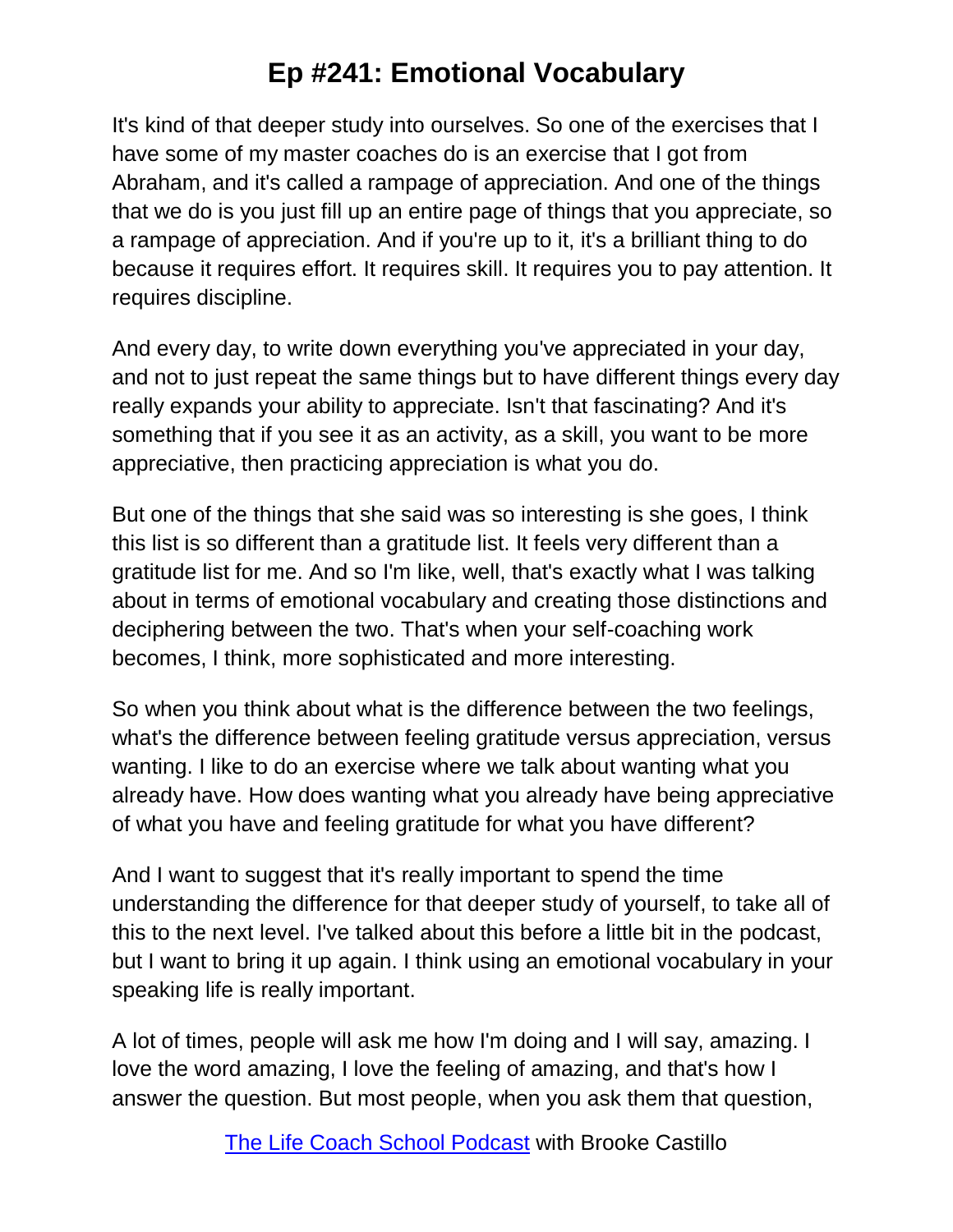they say fine, I'm good, I'm fine, can't complain, doing well. It's like, those knee-jerk reactions that most people have learned in terms of their vocabulary that creates their experience.

So when somebody asks you how are you doing and you say fine, you're going to feel very different than if someone asks you how you're doing and you say amazing. That's one of those things that most of us haven't really thought through on how they want to answer that question consciously. They haven't thought about what do I want my answer to that question to be? We've just defaulted.

So it's fine, very well, good, busy, we've been busy. A lot of people say that. Hanging in there, I'm okay. Those are just knee-jerk, pre-programmed answers that we've probably learned by listening to other people say them. So one of the things I want you to do as we're working on this emotional vocabulary and this lesson is I want you to decide how you want to answer that question.

Now, people will say to me, "Well, I always want to answer honestly." And that's good. Answer honestly, but deliberately. Because your experience of how you are is created by you. It's either created by default or it's created consciously. So you get to decide how you are. You get to decide how you're doing.

So think about it. What emotions would you like to have in your repertoire? What emotions do you want to choose from? Here are some to think about. Awesome, happy, content, thrilled, relaxed, joyful, hopeful, inspired, prideful, adoring, grateful, blissful, flow, tapped in, aligned, guided, committed, secure, selected, accepted, disciplined. This list, I have them written in my journal here that I pulled from the book, the Dictionary of Emotions, and it was really fun to kind of try them on.

So I want you to imagine that we're going into the emotional dressing room. I'm like, come on into the dressing room with me, let's try on these emotions. So what was fascinating to me is that the emotion, selected, felt amazing to me, and it felt different than guided. Selected. What a cool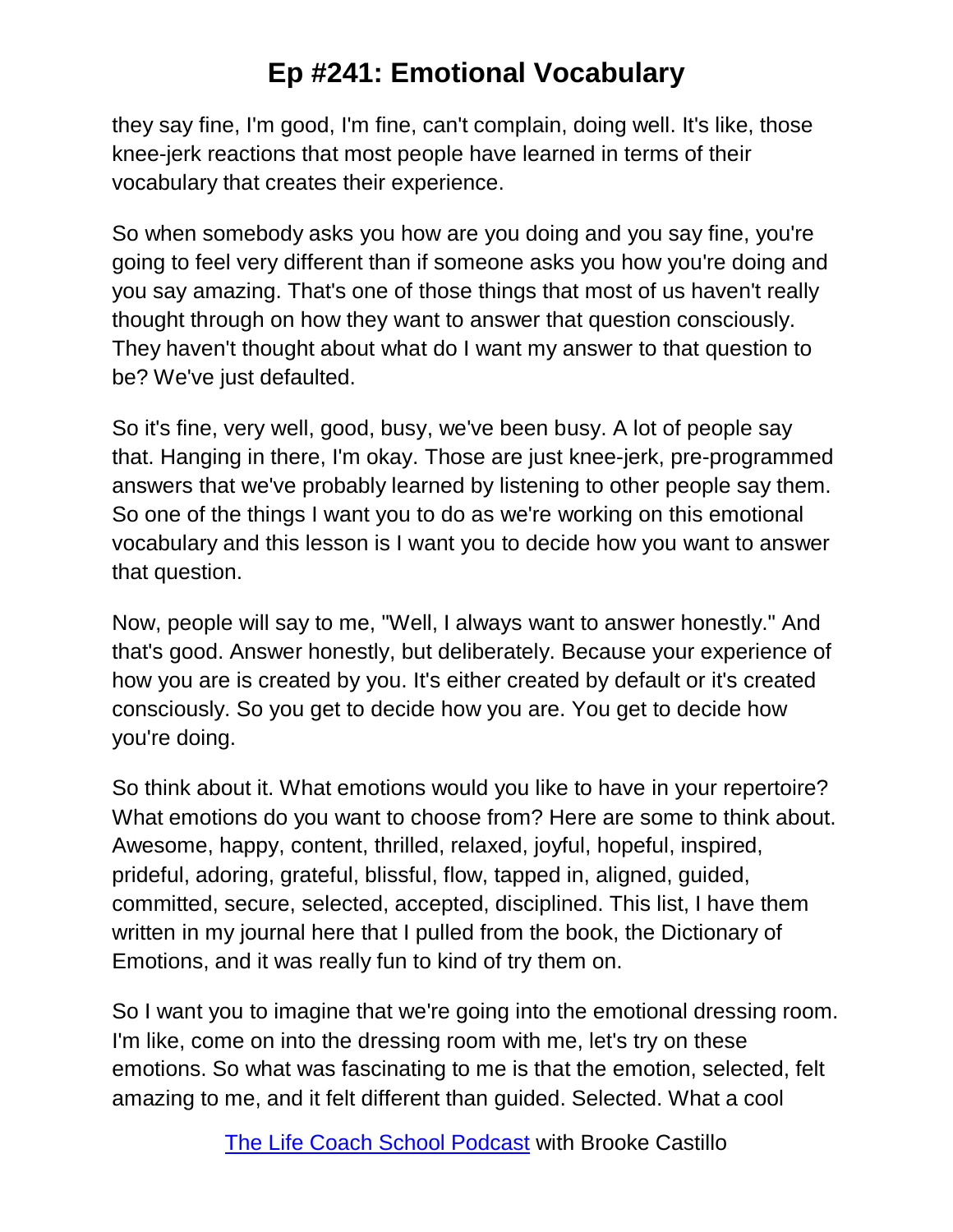emotion. I can just choose to feel selected. I can just choose to feel approved. I can just choose to feel disciplined, guided.

Self-esteemed was another one I pulled from there, and I looked at the definitions. You want to feel self-esteemed? It's having respect for my own abilities. Isn't that gorgeous? Isn't that just a beautiful way to think about yourself?

Can you imagine if you just had respect for your own abilities? If you went through the world with that self-esteemed emotion? It would be funny if someone asked you how you were doing. How you doing? Self-esteemed. Very self-esteemed today. Self-respectful.

Some other ones were self-reliant, successful, self-starting, selfunderstanding, bodacious, bold, brave, courageous, intrigued, intuitive. I want you to imagine the buffet of emotions that we have to choose from that we can create for ourselves by simply creating the thoughts that generate these emotions and how many of us are leaving all the delight on the table and settling for, how you doing? I'm fine.

Really? Of all the emotions you could pick from, you're going to go with fine? You're going to go with okay? You're going to go with busy? You're going to go with hanging in there? I love it when somebody says how you doing, and I say amazing, and they say, wow, why? I'm like, it's Tuesday. I am amazing. I own that.

People think, oh, that's prideful. I'm like, yes, I'm very proud of myself. Zero apologies. Prideful in the sense that I think I'm better or I'm boasting than somebody else is not what I do. That doesn't feel good. One-upping other people doesn't actually feel good. It comes from a place of insecurity. But feeling abundant and excited and proud of myself and self-esteemed and loving all the people around me, that's when it gets really good.

Feeling loving as an emotion is wonderful. I feel loving. That's what I'm going to create, that's what I'm going to generate. You can generate the best emotions. So think about that for yourself. What are the very best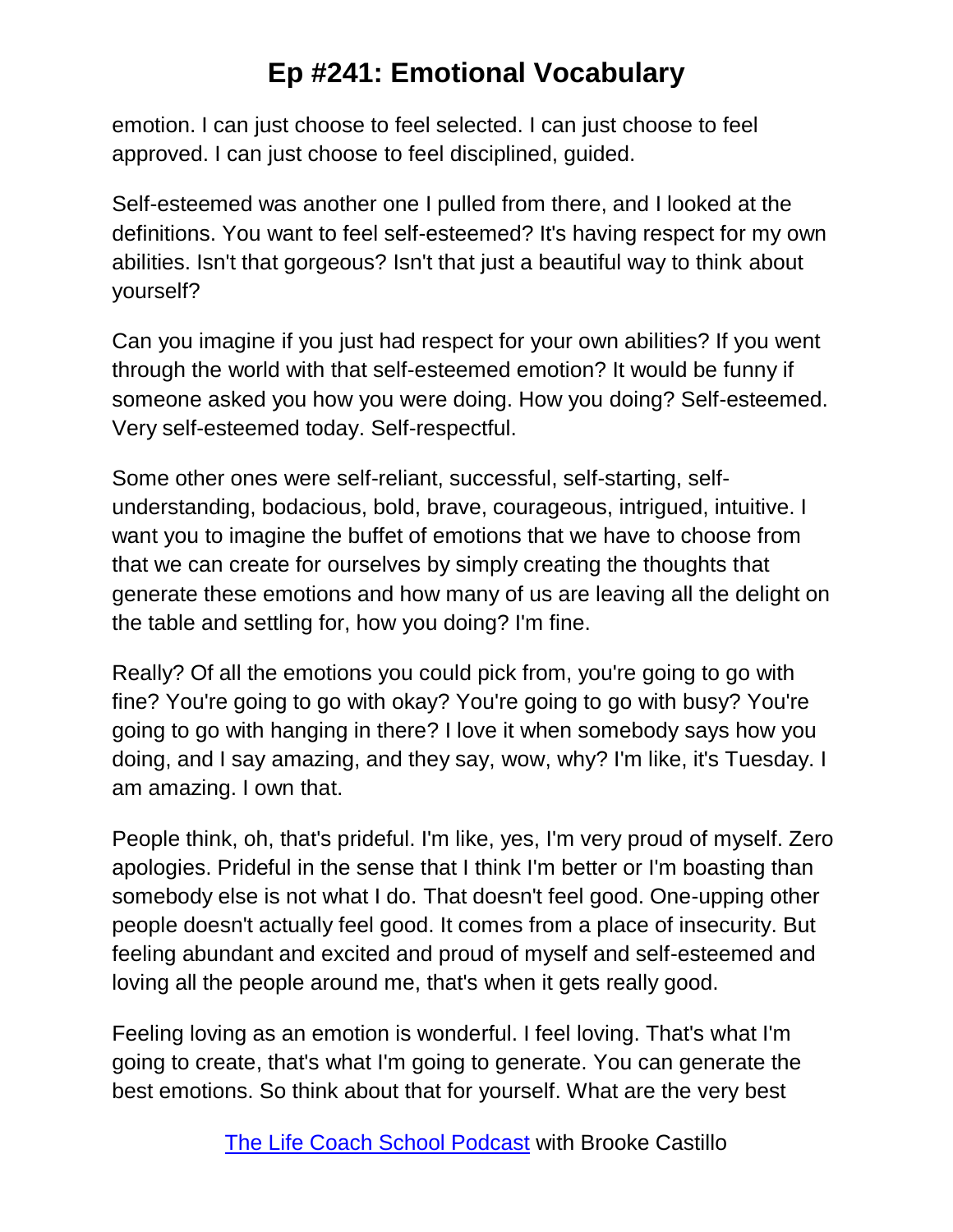emotions? What's the best emotion you can imagine feeling? And memorize it and practice it.

I was just watching the World Series with my husband. It was so fascinating to watch the players as they hit home runs and as they anticipated winning, and the pure joy and excitement of winning that game. And I was telling my husband, I'm like, "You know, men in sports get to jump around and jump on top of each other and scream and just delight in each other and I feel like in business, we should be able to do that too. We should all just huddle up and jump around when we have a big win. I just think it would be so fun."

And then I was watching as the Dodger pitcher was like, pitching and he pitched a home run to the other team and he took his mitt and threw it on the ground and had a little bit of a temper tantrum. I'm like, "Yeah, they can do that at work but we can't do that at work. We can't throw our stuff on the ground and have temper tantrums and have people think that that's normal, but it's totally normal on national TV in front of everybody."

So funny. But more than that, I try to memorize like, what is it that they're experiencing in that moment when they win? And what it is that they're experiencing when they're pitching? What is it they're experiencing when they throw that amazing double play? And right before they do that, level of focus and determination and confidence is so fun to watch and to memorize and to think about how most people rely on only just a few emotions that were kind of just defaulted.

Have you ever guys been on a computer and been in a software program that only has like, one font to choose from? And it's an ugly font and you can't even bold. You can only like - you can only just do light bold and maybe italic and underline, but you want to be doing all the different colors and all the different fonts and all the different things but you're so limited?

I feel like some of us do that for ourselves. It's like, we have so many emotions, so many fonts that we could choose from, and we just - we stick with just the basic ones because we don't put any effort into adding fonts,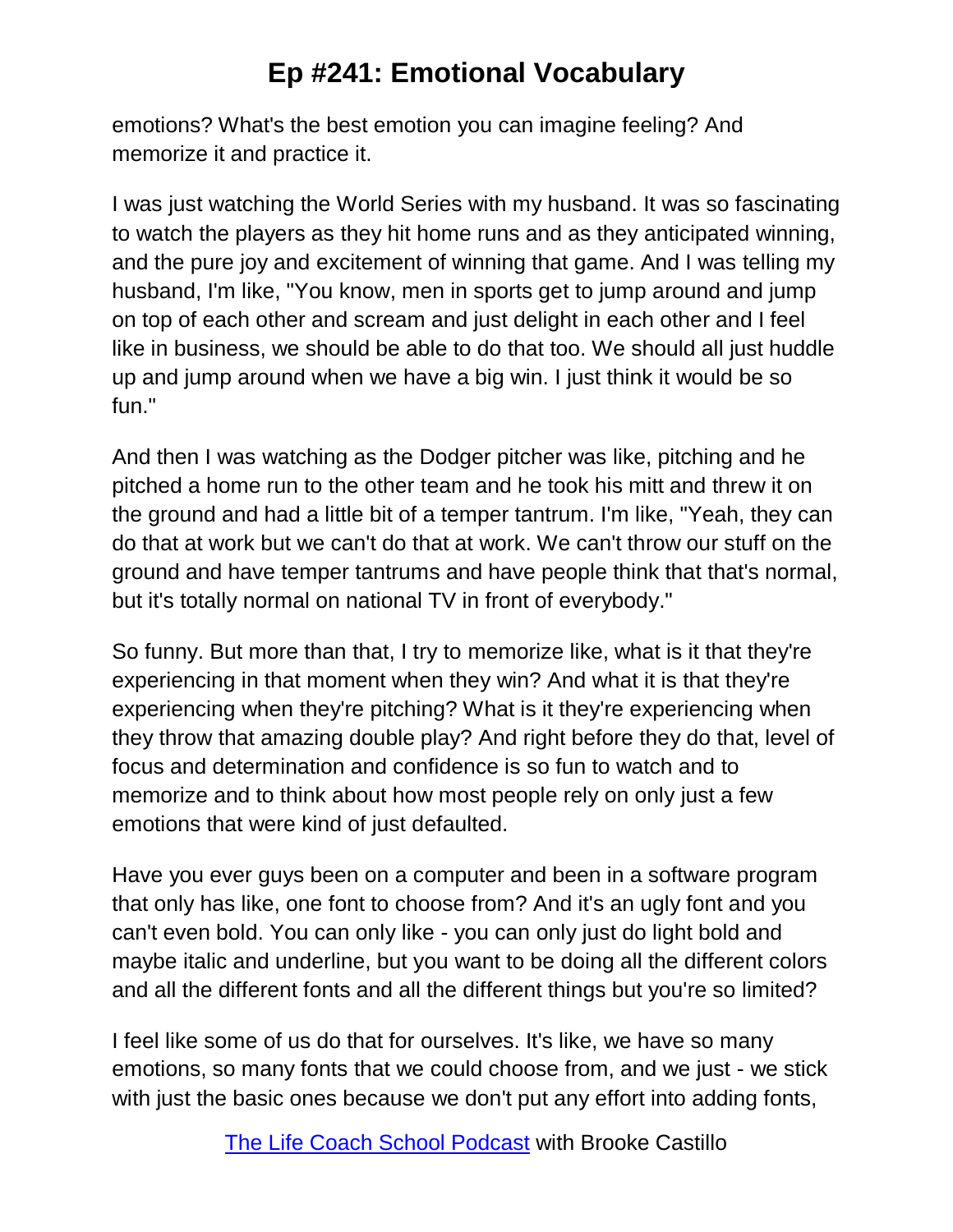adding emotions to our wellspring of what's available to us. And that's really what I want to encourage you to do, and the way that you do that is simply by increasing your emotional vocabulary.

Practicing the names of words of feelings that you may not use, scintillating. I don't even know how to pronounce it. Brilliant, clever, fantastic. What are other words that you can come up with that generate a different level of emotion that just good or bad, happy or sad?

Remember that your feelings are going to create your results. So if you think about the Model as a recipe and the recipe includes thoughts, feelings, and actions, what combination do you need? What do you need to be thinking, feeling, and doing, in order to consistently create the result you want?

And I love this idea of being a chef and you make the most beautiful dishes based on the most beautiful ingredients. And when you start with really high-quality ingredients, you're going to create a high-quality result in your dish. And I think the same is true for us. When we use really high-quality sentences and high-quality words and high-quality actions, that's when we're going to create the results we want.

So it's almost like you create your models as your masterpiece by taking some time and energy on your intentional models to use words that really generate an emotion. Like, when I think about the emotion of courageousness, I think I want to be courageous, I want to be selfesteemed, I want to feel selected, I want to feel disciplined, what does it feel like to feel disciplined? What does it feel like to be focused? Bodacious? Blooming? Bold?

All of these different words that we can use to plug into our models to generate, I think, a higher quality level of emotion and action. So think about some of these emotions. Honored, fortified, confident, free, what about chosen? I love that one. It's kind of like selected, right? Chosen. Decisive, agile, resilient, fun, funny, powerful, important, heroic, helped.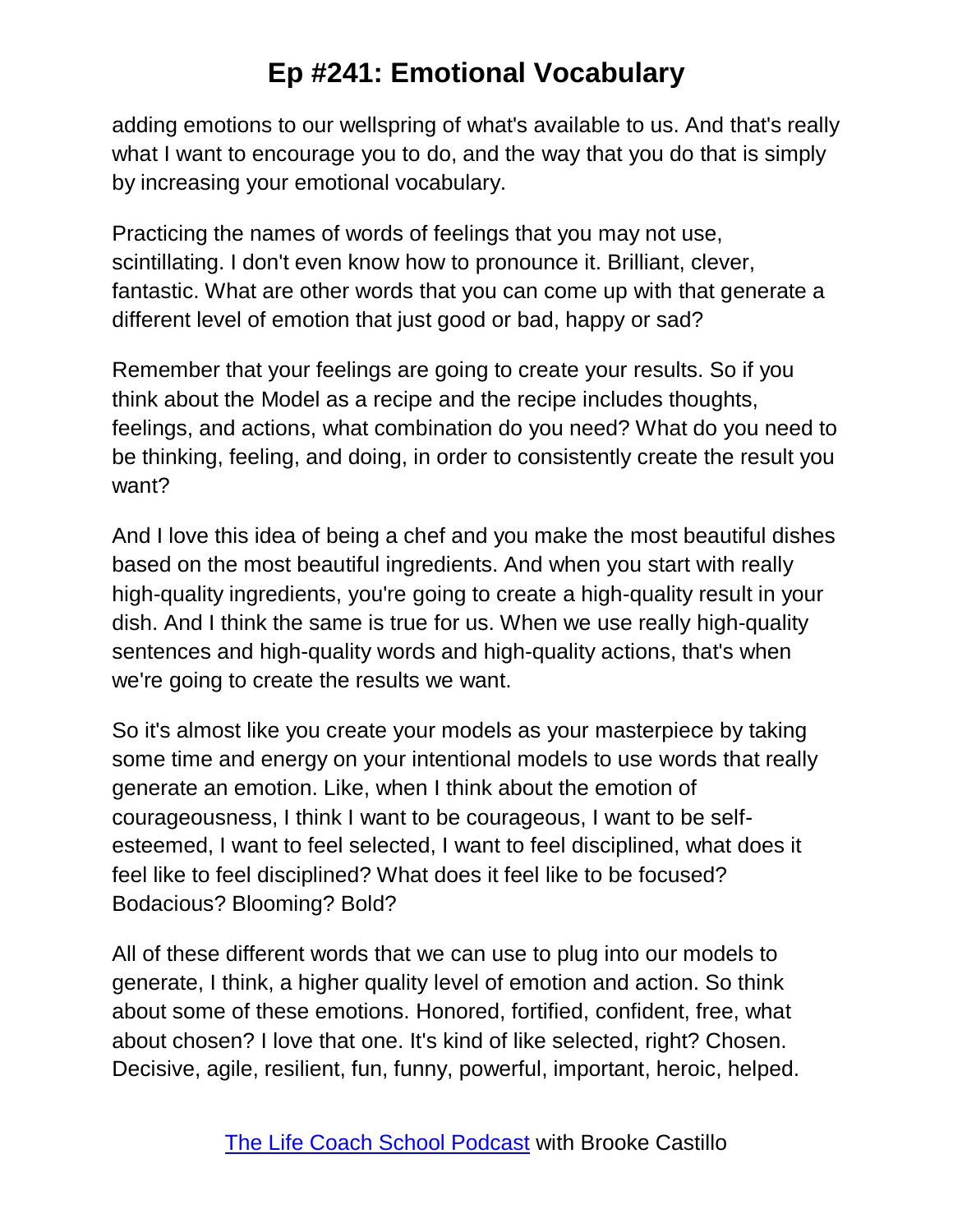These are all words. You guys got to get that dictionary and just pull words out and be like, do I want to go into the dressing room and try this one on? And when you try it on, does it make you want to do great things? Does it make you want to create the result that you want?

And the last piece that I want to add here, because I think it's very important to understand is that it's not always about just feeling positive emotion. It's not always about feeling happy and motivated and excited. We also can choose negative emotion on purpose and be deliberate about that.

We can allow ourselves to be human and to have both sides of the human experience. And so often, I have chosen on purpose to feel what I'm feeling, and it makes the experience of the emotion very different than when I fight it. And what I've been doing a lot of experimenting with lately is naming the emotion and using words that aren't just sad or pain or loss, but words that are more distinguishing like broken-hearted, disappointed, scared, raging, self-loathing, lonely, offended, confusion, overwhelmed, obsessive, mean.

I was thinking about this emotion, mean. Have you ever felt mean? You know, where you're just like, I feel mean right now. I want to say mean things to people. It's very different than saying I feel angry, saying I feel mean. It really helps me to curtail my behavior when I acknowledge that that's how I'm feeling because when I feel mean, I want to do mean things.

So instead of saying I'm angry and justifying doing mean things, owning that no, this isn't anger, this is me feeling mean, it's like a level beyond it and identifying and distinguishing between that. So the next time you're feeling a negative emotion, see if you can explore and like, give yourself a multiple choice. Be like, am I really feeling sad or am I feeling lonely or am I feeling scared or am I feeling pity? What am I feeling? And kind of give yourself some options and see if you can distinguish between two different emotions, and how do you know when you're feeling one over the other?

And really learning how to label them in a way that serves you so you can process and allow emotion and be present with your negative emotion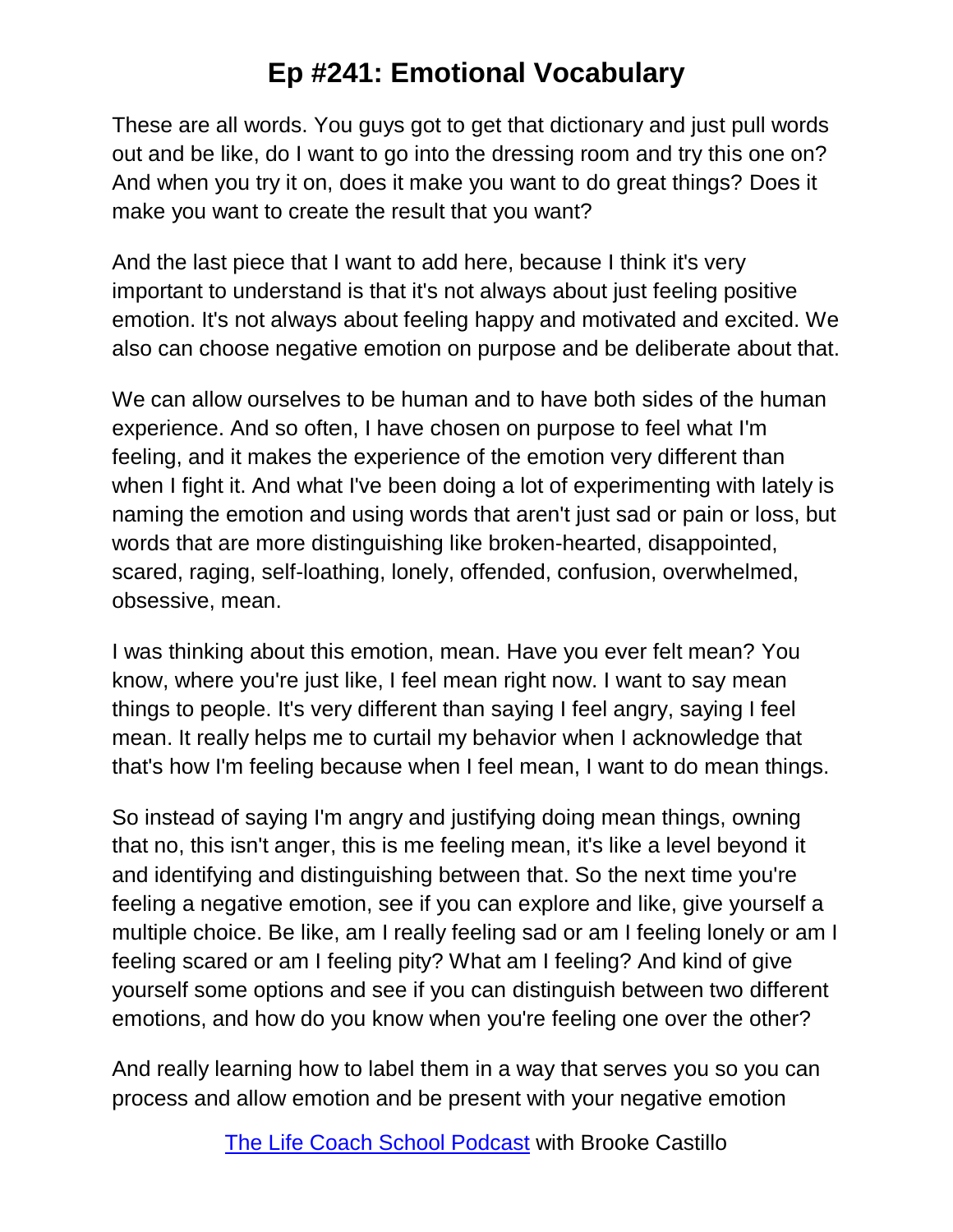instead of always trying to be positive. And I'm going to leave you lastly, with this, which I think is super fascinating is if our emotions are learned and our experience of them are based on our language about them and the vibration we experience in them, it's fascinating to know that what I experience as maybe anger or fear may be very different than what you experience as anger and fear, and what you label your vibration and your experience may be very different than mine.

And so I think that that's interesting to think about in our relationships. When we go back to asking our loved ones what are the top three emotions that you have, what are the emotions that you want to feel, and what do those emotions feel like? Because I've had conversations with colleagues of mine that I'll say this is what joy feels like to me, this is what contentment feels like to me, and they'll describe it the same exact words in a different way.

And so I just think it helps us understand each other instead of making these assumptive conclusions that my experience is your experience because we're using the same word to describe it. So if nothing else, I think emotional vocabulary is fascinating in terms of exploring our humanness and our relationships with ourselves and with other people, and creating the emotion that we want.

So I hope that you'll play around with this. Pick up that dictionary. Let me know if you have any other awesome resources for finding cool words to describe emotion. And there's a lot of people out there that make up words that describe emotion and I think that's fantastic too because there are no rules. All of the words that were ever made up to describe emotion were made up by other humans and nobody has more of a right to name what we're experiencing than us.

So please enjoy and be creative with this process because it will only take you deeper into your experience of awareness. Have a beautiful week everybody. I'll talk to you soon. Bye-bye.